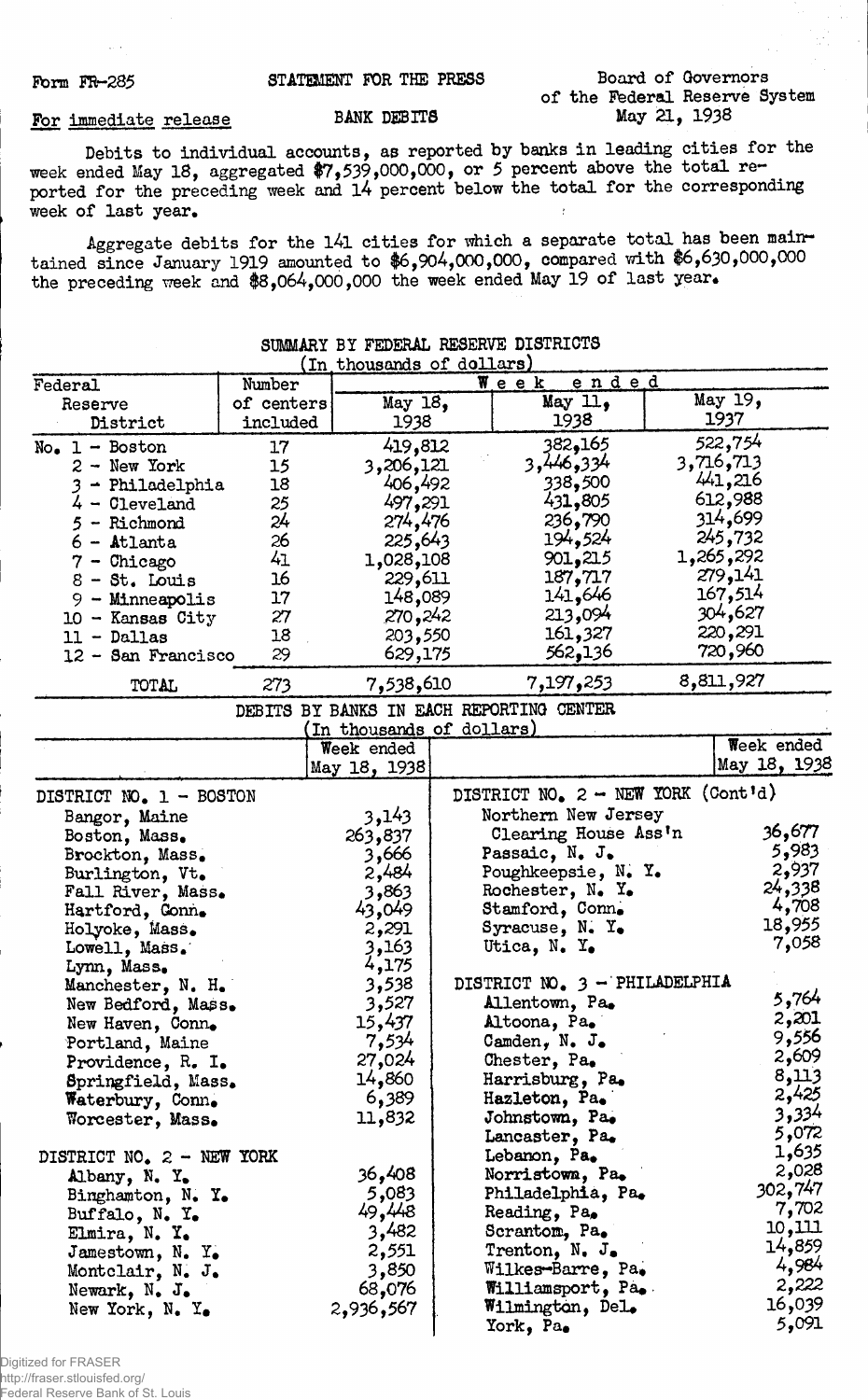## Form FR-285-a

### DEBITS BY BANKS IN EACH REPORTING CENTER (In thousands of dollars)\_\_\_\_\_\_

 $\tau_{0}=\delta$ 

|                                       | Week ended        | THE GHORDSHIRD OF COTTERED                 | Week ended     |
|---------------------------------------|-------------------|--------------------------------------------|----------------|
|                                       | May 18, 1938      |                                            | May 18, 1938   |
|                                       |                   | DISTRICT NO. 6 - ATLANTA (Cont'd)          |                |
| DISTRICT NO. 4 - CLEVELAND            |                   |                                            | 280            |
| Akron, Ohio                           | 14,409            | Elberton, Ga.                              | 913            |
| Butler, Pa.                           | 1,985             | Hattiesburg, Miss.                         | 5,556          |
| Canton, Ohio                          | 7,039             | Jackson, Miss.<br>Jacksonville, Fla.       | 16,537         |
| Cincinnati, Ohio                      | 71,347<br>147,971 |                                            | 6,896          |
| Cleveland, Ohio                       | 082و38            | Knoxville, Tenn.                           | 2,978          |
| Columbus, Ohio                        | 15,992            | Macon, Ga.<br>Meridian, Miss.              | 1,985          |
| Dayton, Ohio                          | 6,018             | Miami, Fla.                                | 8,962          |
| Erie, Pa.                             | 739               | Mobile, Ala.                               | 8,642          |
| Franklin, Pa.<br>Greensburg, Pa.      | 1,625             | Montgomery, Ala.                           | 4,364          |
| Hamilton, Ohio                        | 2,600             | Nashville, Tenn.                           | 18,389         |
| Homestead, Pa.                        | 668               | Newnan, Ga.                                | 340            |
| Lexington, Ky.                        | 4,704             | New Orleans, La.                           | 48,555         |
| Lima, Ohio                            | 3,555             | Pensacola, Fla.                            | 2,078          |
| Lorain, Ohio                          | 1,146             | Savannah, Ga.                              | 6,024          |
| Middletown, Ohio                      | 1,886             | Tampa, Fla.                                | 6,625          |
| Oil City, Pa.                         | 2,191             | <b>Valdosta, Ga.</b>                       | 782            |
| Pittsburgh, Pa.                       | 125,850           | Vicksburg, Miss.                           | 2,514          |
| Springfield, Ohio                     | 3,707             |                                            |                |
| Steubenville, Ohio                    | 2,112             | DISTRICT NO. 7 - CHICAGO                   |                |
| Toledo, Ohio                          | 24,767            | Adrian, Mich.                              | 762            |
| Warren, Ohio                          | 2,038             | Aurora, Ill.                               | 2,936          |
| Wheeling, W. Va.                      | 5,989             | Battle Creek, Mich.                        | 3,036          |
| Youngstown, Ohio                      | 8,914             | Bay City, Mich.                            | 2,309          |
| Zanesville, Ohio                      | 1,957             | Bloomington, Ill.                          | 3,410          |
|                                       |                   | Cedar Rapids, Iowa                         | 5,206          |
| DISTRICT NO. $5 - RICHMOND$           |                   | Champaign-Urbana, Ill.                     | 3,282          |
| Asheville, N. C.                      | 3,029             | Chicago, Ill.                              | 581,389        |
| Baltimore, Md.                        | 78,566            | Clinton, Iowa                              | 1,369          |
| Charleston, S. C.                     | 4,370             | Danville, Ill.                             | 2,139          |
| Charleston, W. Va.                    | 10,903            | Davenport, Iowa                            | 4,819          |
| Charlotte, N. C.                      | 13,130            | Decatur, Ill.                              | 3,902          |
| Columbia, S. C.                       | 6,643             | Des Moines, Iowa                           | 20,394         |
| Cumberland, Md.                       | 1,848             | Detroit, Mich.                             | 184,821        |
| Danville, Va.                         | 1,466             | Dubuque, Iowa                              | 2,034          |
| Durham, N.C.                          | 5,189             | Elgin, Ill.                                | 1,768<br>5,154 |
| Greensboro, N. C.                     | 4,432             | Flint, Mich.<br>Fort Wayne, Ind.           | 7,875          |
| Greenville, S. C.                     | 4,300<br>1,944    | Gary, Ind.                                 | 2,989          |
| Hagerstown, Md.<br>Huntington, W. Va. | 3,748             | Grand Rapids, Mich.                        | 11,049         |
| Lynchburg, Va.                        | 3,286             | Green Bay, Wis.                            | 3,464          |
| Newport News, Va.                     | 1,746             | Hammond, Ind.                              | 1,634          |
| Norfolk, Va.                          | 10,192            | Indianapolis, Ind.                         | 42,121         |
| Portsmouth, Va.                       | 907               | Jackson, Mich.                             | 3,136          |
| Raleigh, N. O.                        | 7,736             | Kalamazoo, Mich.                           | 4,407          |
| Richmond, Va.                         | 30,862            | Lansing, Mich.                             | 5,077          |
| Roanoke, Va.                          | 6,532             | Manitowoc, Wis.                            | 1,642          |
| Spartanburg, S.C.                     | 1,956             | Mason City, Iowa                           | 2,109          |
| Washington, D. C.                     | 60,394            | Milwaukee, Wis.                            | 53,367         |
| Wilmington, N. C.                     | 2,545             | Moline, Ill.                               | 2,126          |
| Winston-Salem, N. C.                  | 8,752             | Muscatine, Iowa                            | 791            |
|                                       |                   | Oshkosh, Wis.                              | 2,275          |
| DISTRICT NO. 6 - ATLANTA              |                   | Peoria, Ill.                               | 13,351         |
| Albany, Ga.                           | 951               | Rockford, Ill.                             | 5,299          |
| Atlanta, Ga.                          | 46,306            | Saginaw, Mich.                             | 4,309          |
| Augusta, Ga.                          | 3,454             | Sheboygan, Wis.                            | 2,945.         |
| Birmingham, Ala.                      | 19,122            | Sioux City, Iowa                           | 7,807          |
| Brunswick, Ga.                        | 583               | South Bend, Ind.                           | 7,919          |
| Chattanooga, Tenn.                    | 9,155             | Springfield, Ill.                          | 5,372<br>4,475 |
| Columbus, Ga.                         | 3,019             | Terre Haute, Ind.<br><b>Waterloo, Iowa</b> | 3,839          |
| Dothan, Ala.                          | 633               |                                            |                |

Digitized for FRASER http://fraser.stlouisfed.org/ Federal Reserve Bank of St. Louis